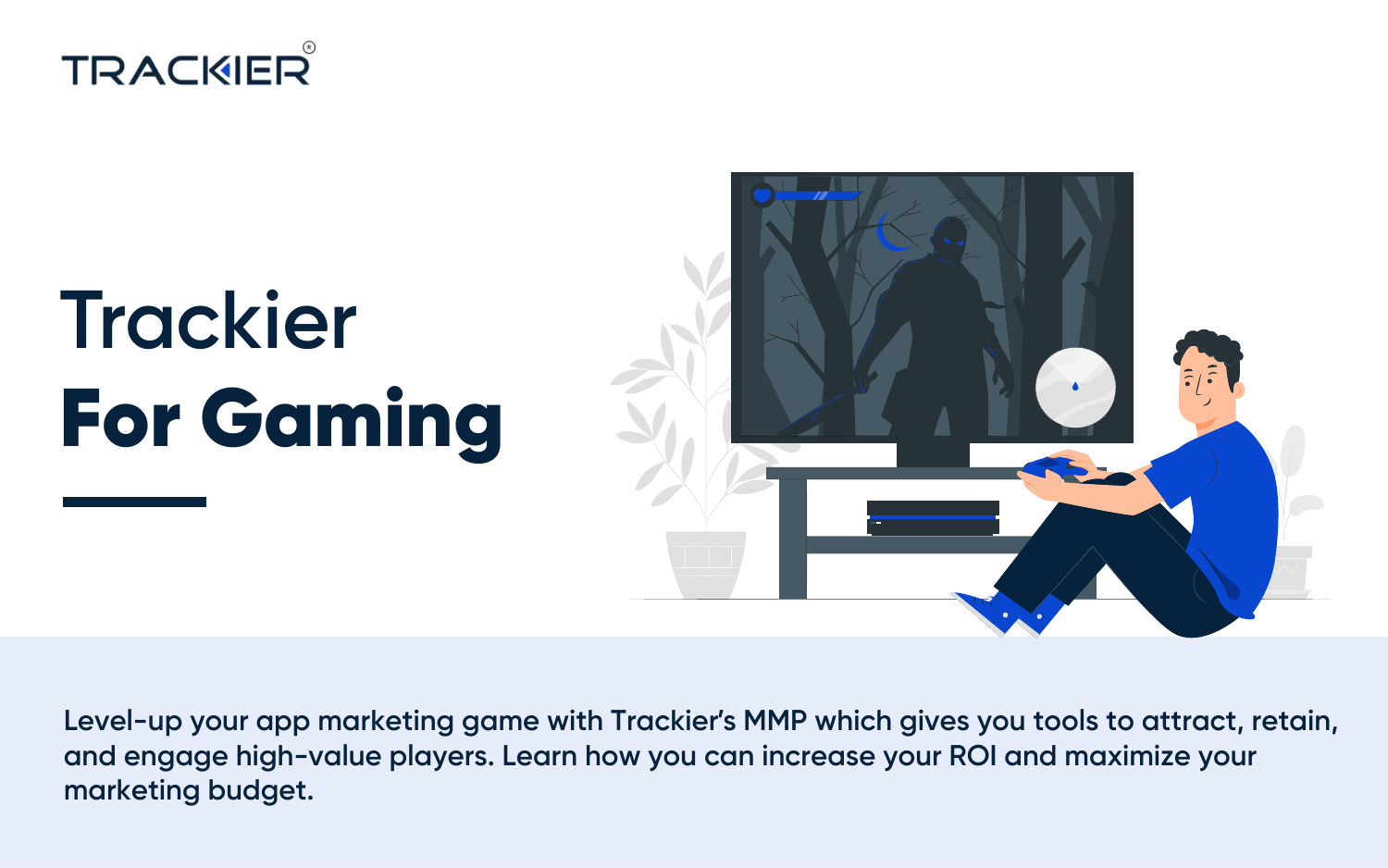

# **WHAT CAN TRACKIER DO FOR YOUR GAMING APP?**

### **Attribution**

**We deliver accurate insights into media sources and channels that convert the best so you can acquire high-value players.**

### Monetization

**Trackier gives you a look into which in-game ads and purchases bring in the most revenue while protecting your budget with robust fraud protection.**

### Retention

**You can gain a deeper understanding of player behavior with our reports so you can plan exactly how, where, and when to engage them.**

#### Audience segmentation

**Reach new audiences through segments based on your current best-performing players to maximize your LTV.**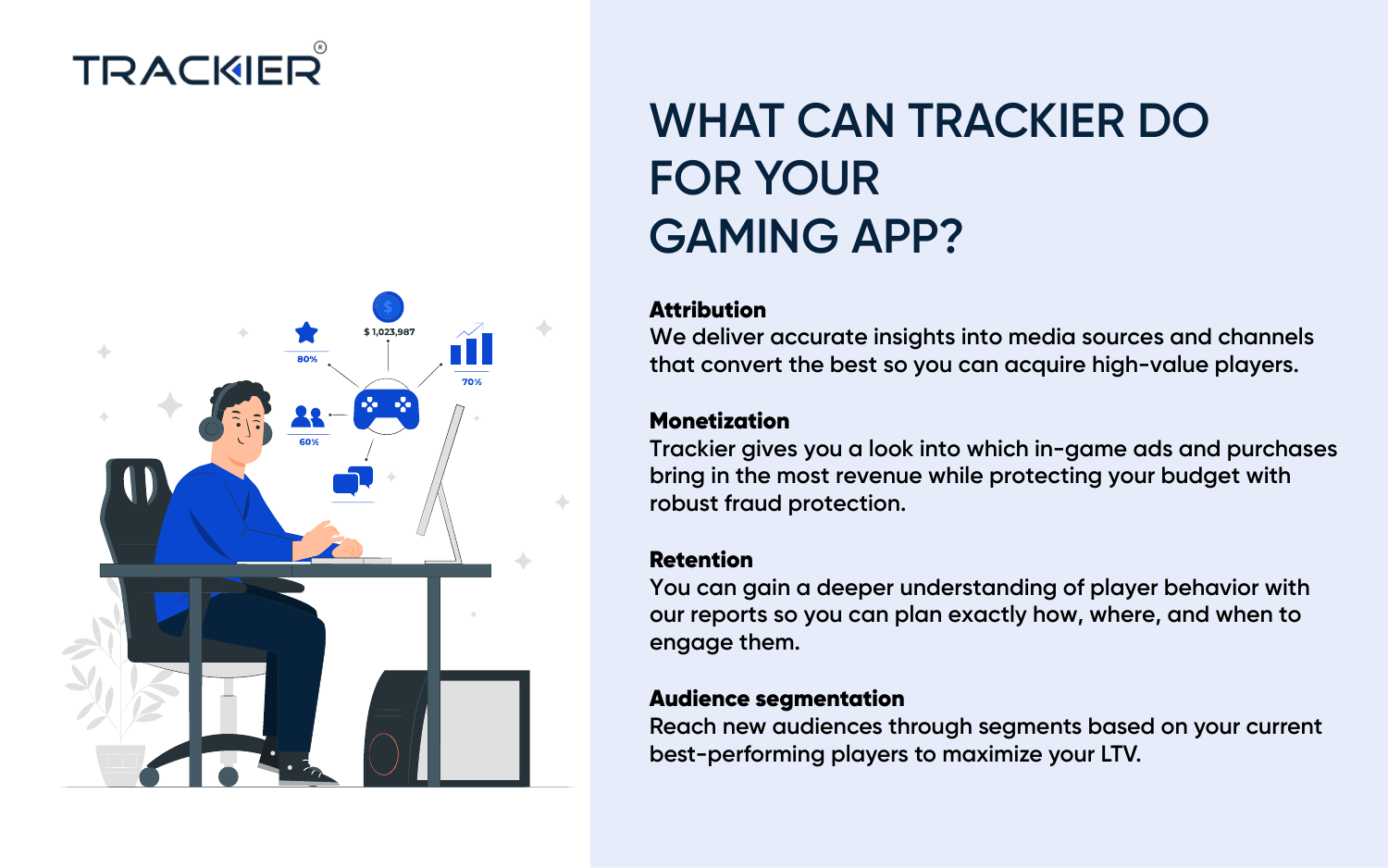

# **WHY YOUR GAMING APP NEEDS AN MMP SOLUTION?**

**More and more gaming app owners are realizing that the only successful strategy is to channel their money into user acquisition. Data shows that marketing-driven app installs have been on the rise since 2019 and app owners can no longer treat marketing as a side character anymore.**

**more about it! Every successful gaming app has synergy between its developers and marketers which is the holy grail of achieving low uninstall rates and high retention. In today's data-driven environment, you can not afford to lose the key ingredients of mobile attribution and marketing analytics as it applies specifically to gaming. Let's talk**

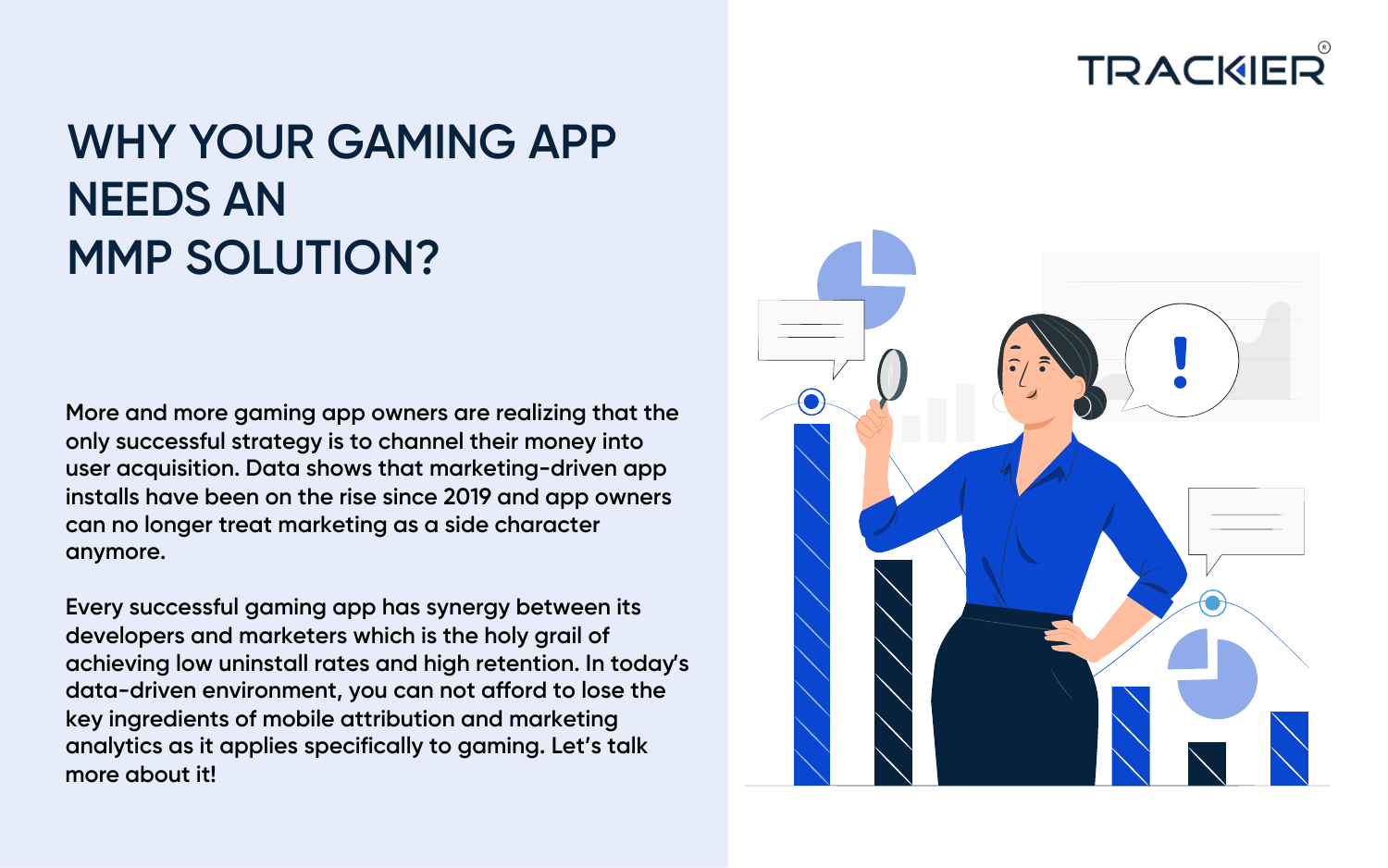# **CHALLENGES TO OVERCOME**



**the coronavirus. Every day we see new genres popping up, creating UA strategies, bizarre monetization methods, and bolder prediction models. The gaming ecosystem is growing like weeds and mutating faster than**

**are left scratching their heads over which trend to follow. Here are some Although this means immense growth for the gaming vertical, marketers challenges we think you as a gaming app marketer could also be facing:**

### No room for "good enough"

**It's a dog-eat-dog world out in the gaming world with the number of mobile games skyrocketing, making the landscape hyper-competitive. Markers need to get aggressive with their user Acquisition strategies to stay afloat in the app store.**

### The audience always demands more

**Gamers will jump ship in a heartbeat for something new and exciting and today they have a world of options to choose from. Trackier data delivering it takes users mostly a day to uninstall your app. shows that the player uninstall rate can be so high that if you are not**

### Which data string to follow?

**There is a data overload on marketers with them monitoring a handful of segments, campaign types, creatives, in-app events, and more. It becomes a challenge to build predictive models which can often be solved by a third party.**

*Now let's talk about the solutions!*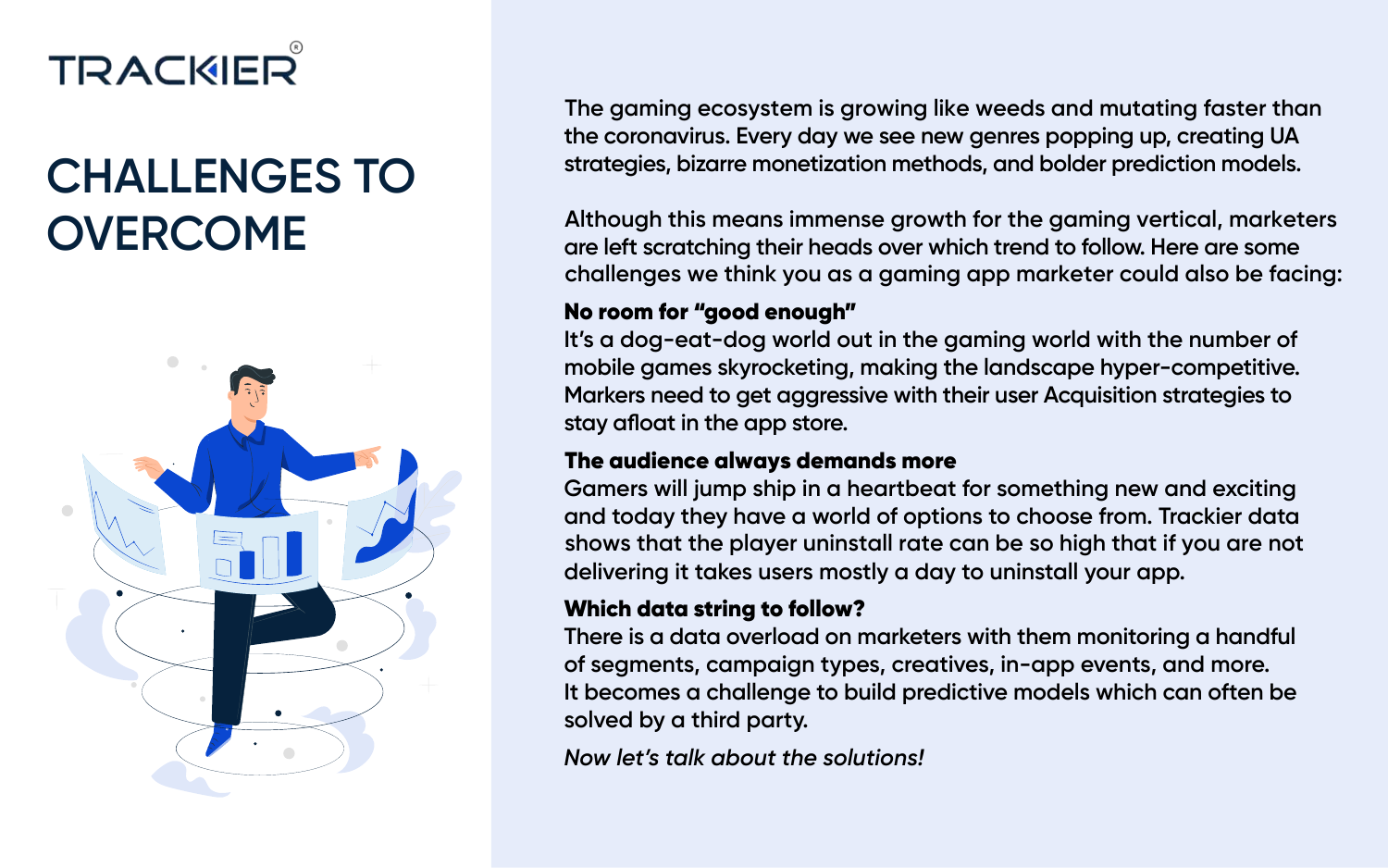

# **MEASUREMENT, SET-UP, AND ATTRIBUTION**

**Let's learn the exact data threads you need to pull on to make your marketing strategy fall into place.**

#### Key Performance Indicators

**Marketers struggling with user acquisition need to focus on these KPIs:**

| <b>KPI</b>                                            | Significance                                                                                                                                                                                               |  |  |  |  |  |  |  |  |
|-------------------------------------------------------|------------------------------------------------------------------------------------------------------------------------------------------------------------------------------------------------------------|--|--|--|--|--|--|--|--|
| eCPM - Effective Cost Per<br>Mille = 1000 impressions | It is the revenue generated per 1000 impressions that helps evaluate the value<br>of your traffic.                                                                                                         |  |  |  |  |  |  |  |  |
| CPI - Cost Per Install                                | It is the cost of generating one new install and can vary based on a number of<br>variables like geography, platform, device, etc. You can use this KPI to<br>determine the price of acquiring a new user. |  |  |  |  |  |  |  |  |
| <b>IPM - Install Per Mille</b>                        | It is the number of installs generated for every 1000 impressions and can help<br>evaluate the performance of your campaigns. You should target for a high IPM<br>for a better conversion rate.            |  |  |  |  |  |  |  |  |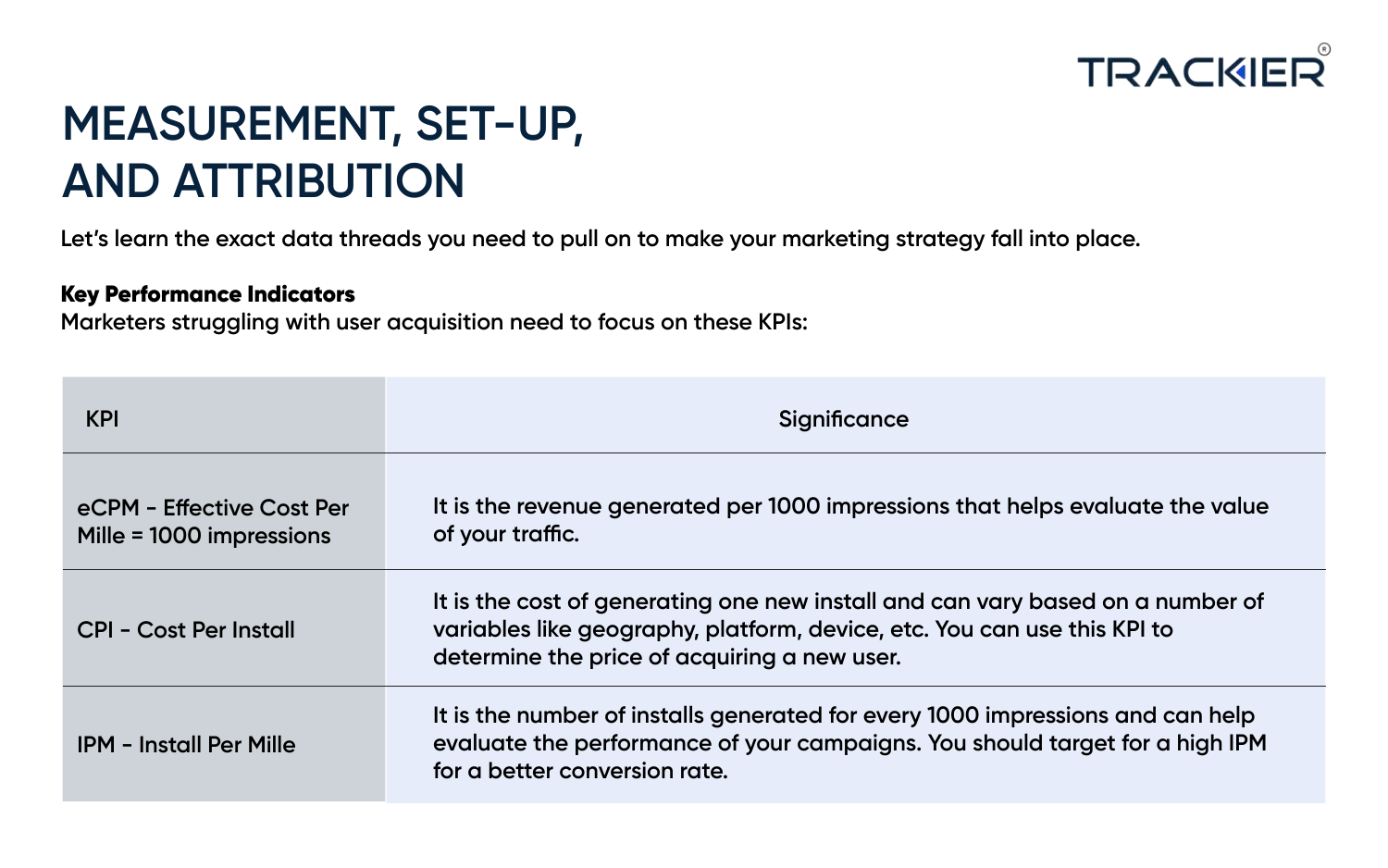

| <b>Organic Conversion Rate</b>              | This shows you if you are able to gain new users without spending on UA.                                                                                                                                                            |
|---------------------------------------------|-------------------------------------------------------------------------------------------------------------------------------------------------------------------------------------------------------------------------------------|
| K-Factor                                    | It shows if your app is being recommended to people by the paid users you<br>have acquired. The higher your K-Factor, the lesser money you have to spend<br>to acquire new users.                                                   |
| <b>Retention Rate</b>                       | How many players are returning to your app during a set amount of time. It<br>helps you determine your app's success rate and is significant while developing<br>prediction models.                                                 |
| <b>Churn/Uninstall Rate</b>                 | This KPI shows you the rate at which users uninstall your app within a set<br>number of days after an install. This helps you calculate your losses for acquiring<br>users that brought little to no profit for you                 |
| <b>DAU - Daily Active Users</b>             | The number of unique users who use the app at least once per day. Courting<br>the number of DAUs can also help evaluate the success of a specific new feature<br>within the game or a feature showcasing your game in an app store. |
| <b>MAU - Monthly Active</b><br><b>Users</b> | This shows the number of unique users who engage with the app over the<br>course of 30 days.                                                                                                                                        |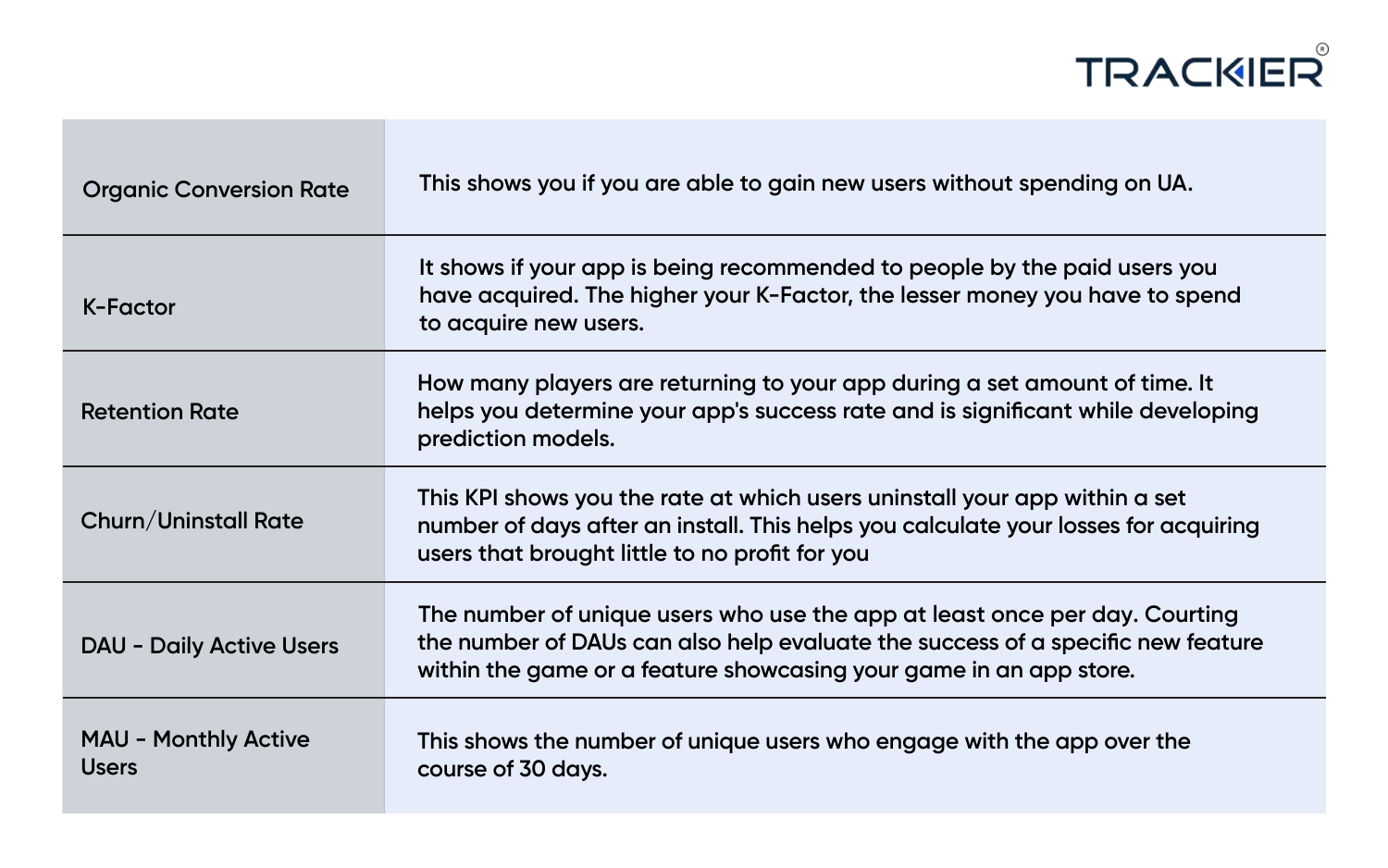| <b>Stickiness</b>                                        | This shows the number of days users visit your app within 30 days. It is relevant<br>to find out if your game is addictive and if players return to it frequently.                                                                                                                    |
|----------------------------------------------------------|---------------------------------------------------------------------------------------------------------------------------------------------------------------------------------------------------------------------------------------------------------------------------------------|
| <b>ARPU - Average Revenue</b><br><b>Per User</b>         | It is the average revenue generated by a user within 30 days of an install. You can use<br>this data to evaluate the player value and plan User Acquisition budgets. For this, you<br>have to track revenue-generating events in the app, such as purchases, ads, subscriptions, etc. |
| <b>ARPPU - Average</b><br><b>Revenue Per Paying User</b> | This KPI only evaluates players who made a purchase in the game. You can use<br>this metric to evaluate the efficiency of your existing IAP events and how<br>successful the new IAP events you are introducing in the game are.                                                      |
| <b>LTV - Lifetime Value</b>                              | This indicates the revenue a user generates over the course of the entire time<br>they play the game. It is the most important metric for determining the spend<br>on UA to meet the condition LTV > Cost.                                                                            |
| <b>Time to First Purchase</b>                            | This indicates the time it took a user to make the first in-app purchase after<br>installing a game. You can use this data to determine where and how you should<br>place your IAP.                                                                                                   |
| ROAS - Return on Ad<br>Spend                             | This is the ultimate metric to understand your profitability. Calculate it as the<br>money spent on marketing divided by the revenue generated by users in a given<br>time frame.                                                                                                     |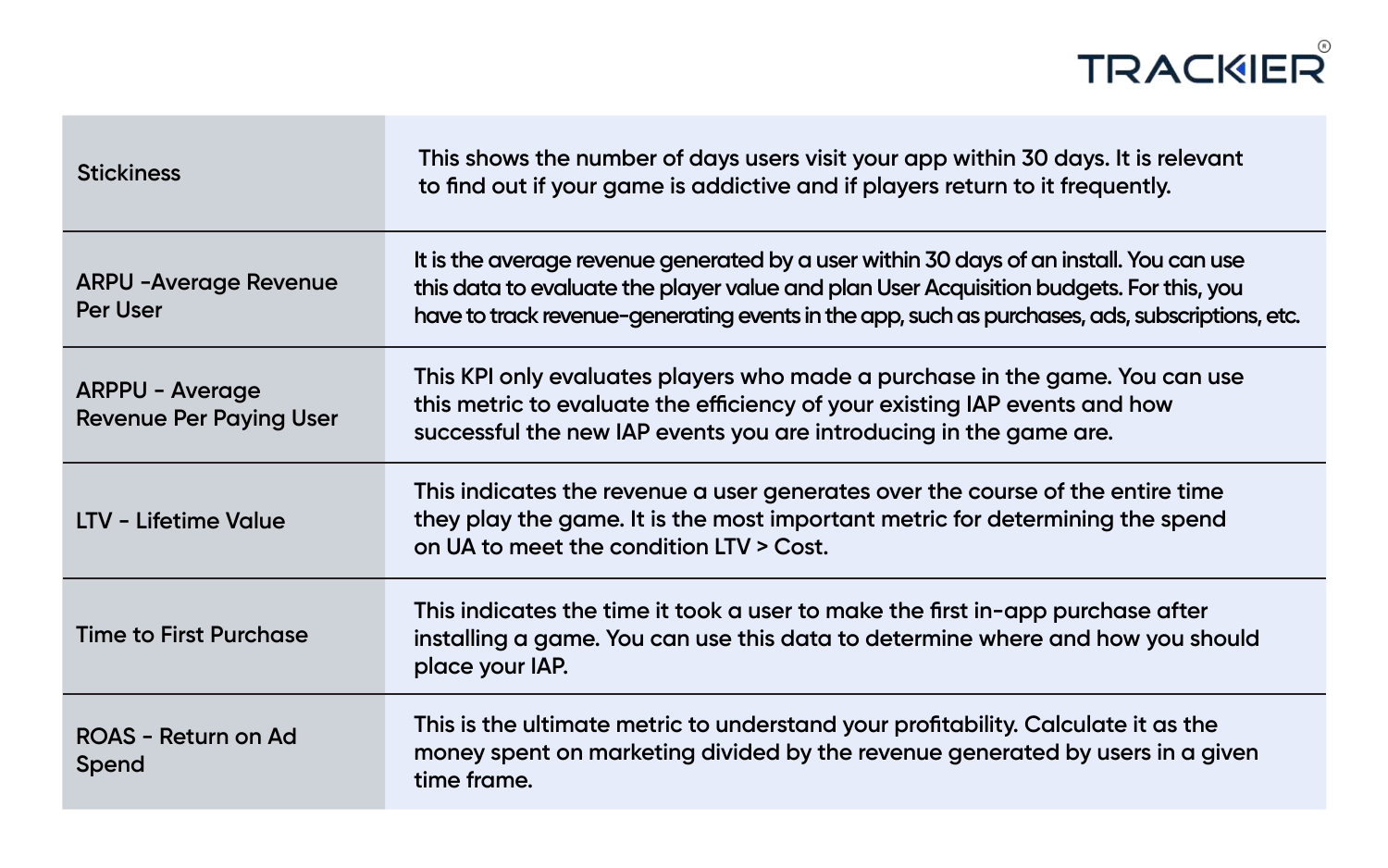

## **IN-APP EVENT MEASUREMENT**

**Now that most games are free to play, user activity post-install is the only way to determine revenue. This is the information that helps you to optimize your UA and re-engagement campaigns.**

### *What to measure*

**The following are the most popular events game apps should be guide their marketing strategy: measured frequently to establish their performance goals and**

- **Purchase**
- **Level achieved**
- **Login**
- **Registration**
- **Tutorial completed**
- **Create role**
- **X days retention**
- **App open**
- **Checkout**
- **Achievement unlocked**
- **First recharge**
- **App installed**

**In addition to this, you should also consider measuring the event determine the sources that drive high-value users. Armed with this info, you can understand the areas that are lacking in your funnel and plan your re-engagement campaigns. funnel conversion rate when planning your in-app events to help**

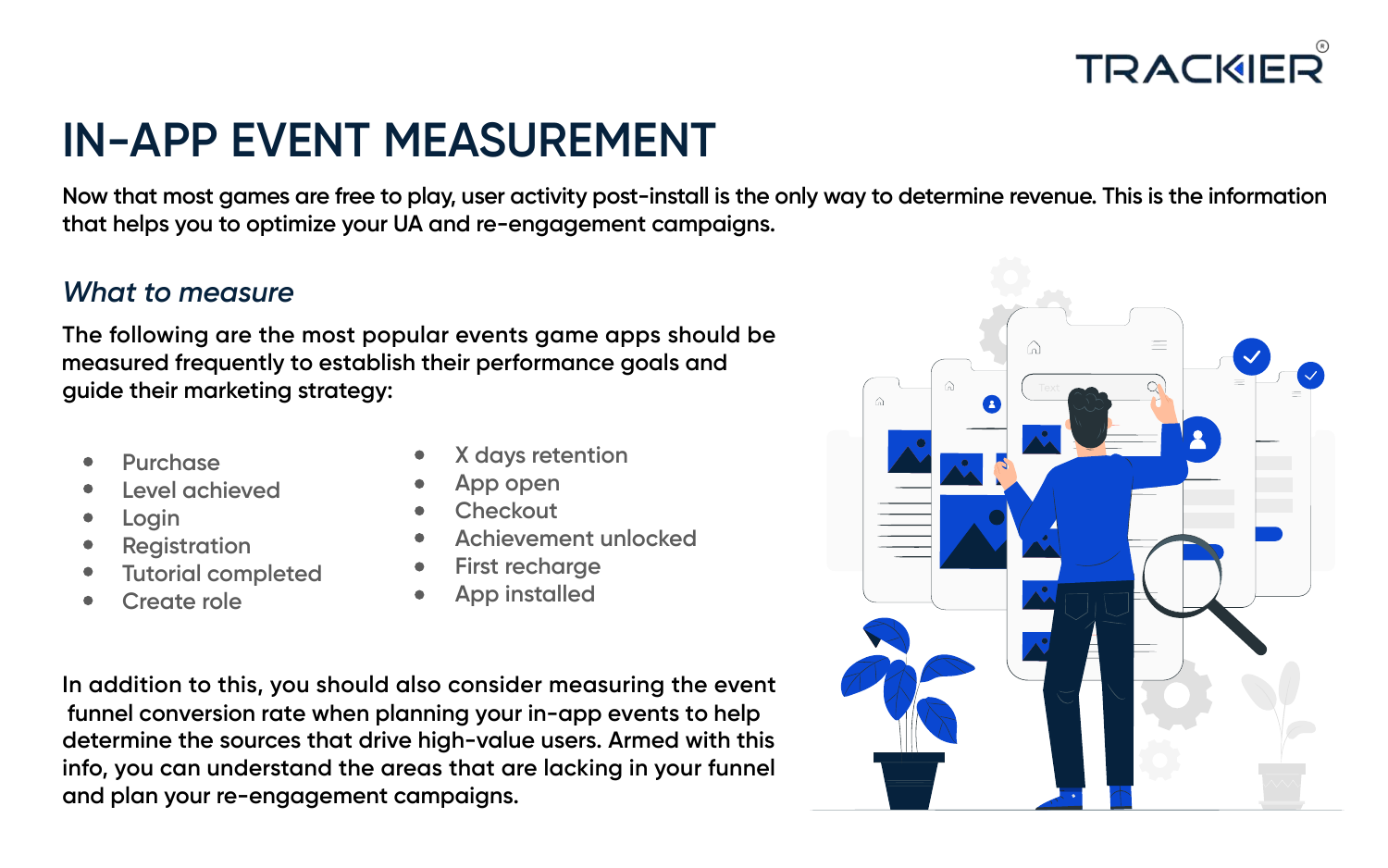

### *How much to measure?*

**The amount of data you need to collect and analyze depends on the size of your game and its genre. You can see in the graph below that apps that measure more unique events have a better performance rate.**

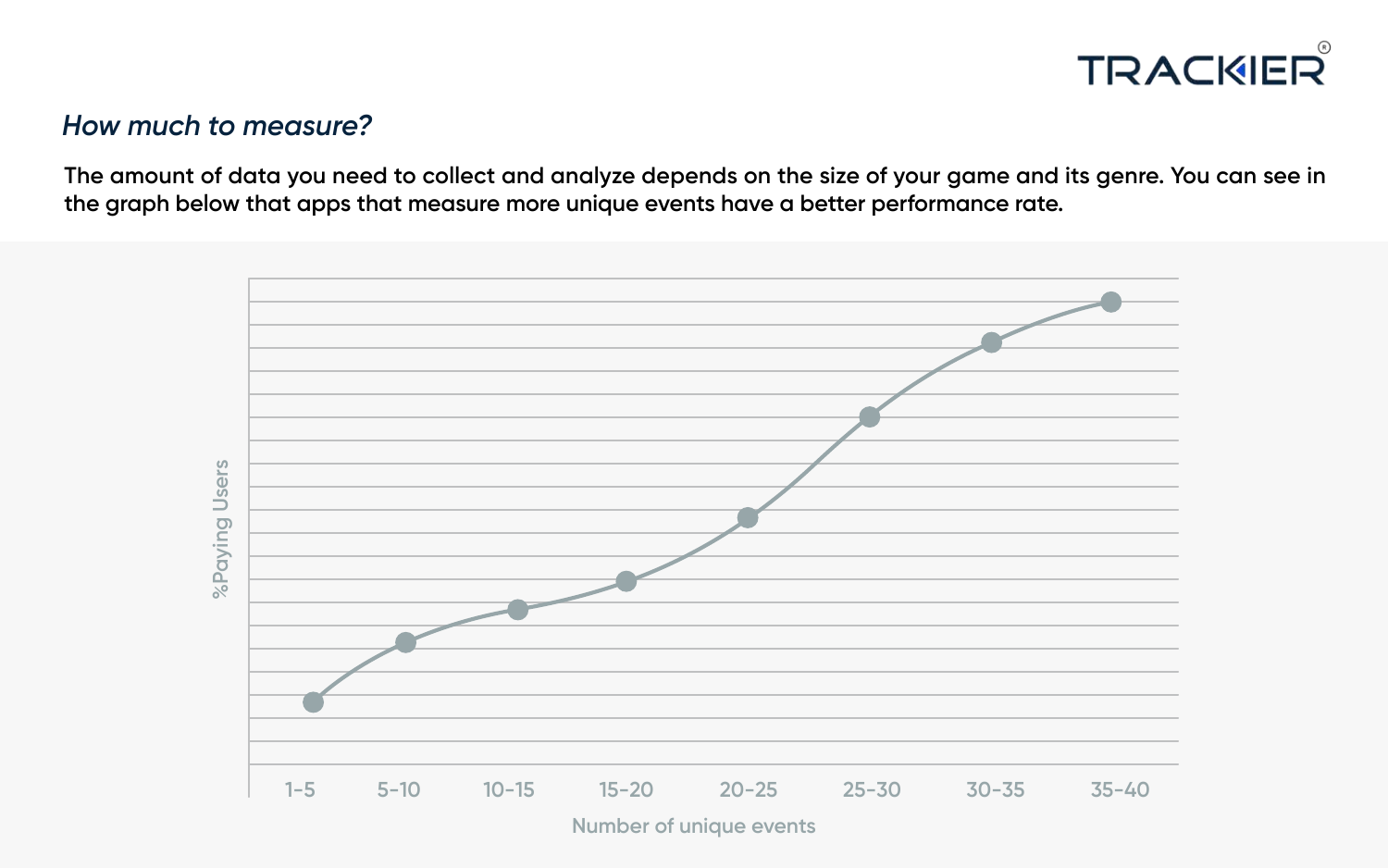

### *How deep to measure?*

**You need to measure rich in-app events to start making smarter marketing decisions. For this, you will have to determine the right parameters of each in-app event. These deep analytics enhance your knowledge about the players and allow you to segment granularly and enhance targeting with networks that can deliver an advanced audience with targeting campaigns after receiving data in real-time from you or your attribution provider.**

*Here is the data comparing retention levels of apps based on whether or not they measure their rich events:*

| <b>Gaming Genre</b>  | <b>Retention Rate With Rich In-Apps</b> | <b>Retention Rate Without Rich In-Apps</b> |
|----------------------|-----------------------------------------|--------------------------------------------|
| Action               | 2%                                      | 1%                                         |
| Arcade               | 2%                                      | 2%                                         |
| <b>Board</b>         | 6%                                      | 4%                                         |
| Card                 | 7%                                      | 5%                                         |
| Casual               | 3%                                      | 2%                                         |
| Puzzle               | 6%                                      | 3%                                         |
| <b>Role Playing</b>  | 4%                                      | 2%                                         |
| Simulation           | 3%                                      | 3%                                         |
| <b>Social Casino</b> | 6%                                      | 5%                                         |
| <b>Sports</b>        | 3%                                      | 1%                                         |
| <b>Strategy</b>      | 4%                                      | 3%                                         |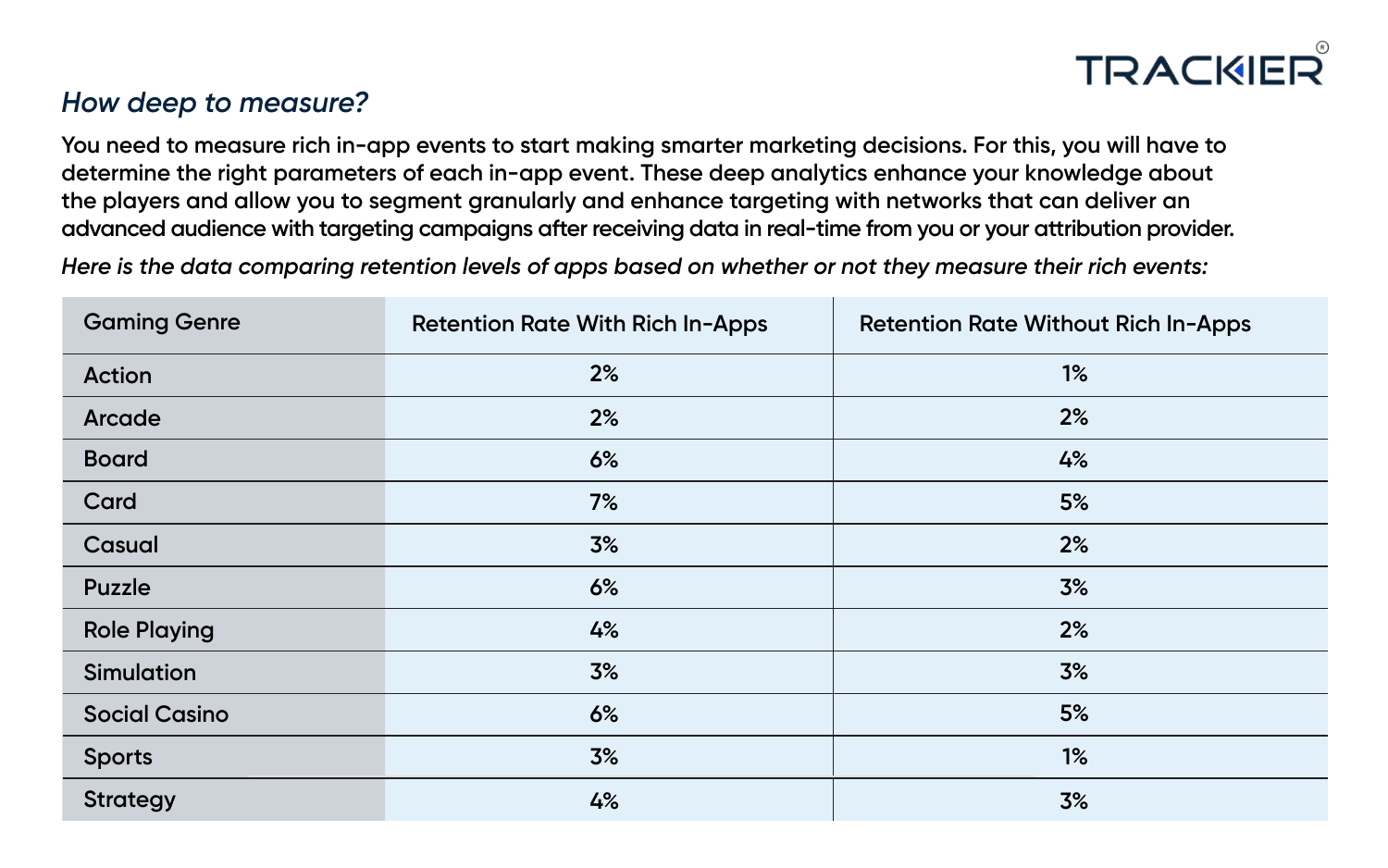

## **AD REVENUE ATTRIBUTION**

**In-app advertising (IAA) and in-app purchasing (IAP) are an integral part of many monetization models specifically for hyper-casual games. IAA specifically is generating more and more revenue for developers by monetizing even the non-paying users.**

**You need granular data advertisers to optimize IAA to its potential.** 

**The main challenge is that different mediation platforms have different data points about how users interact with these in-app ads, making it hard to understand user-level data when the info is not standardized.**

**Networks also fudge the numbers by sending you revenue data by simply dividing the total revenue generated on a specific ad placement by the number of users that clicked or saw that ad.**

**Trackier steps in to provide granular revenue based on accurate user-level data down to the device ID and impression level. With this level of data, you can tie revenue data back to the actual attributed source and effective re-engagement campaigns. of each user. Now you can plan better UA budgets**

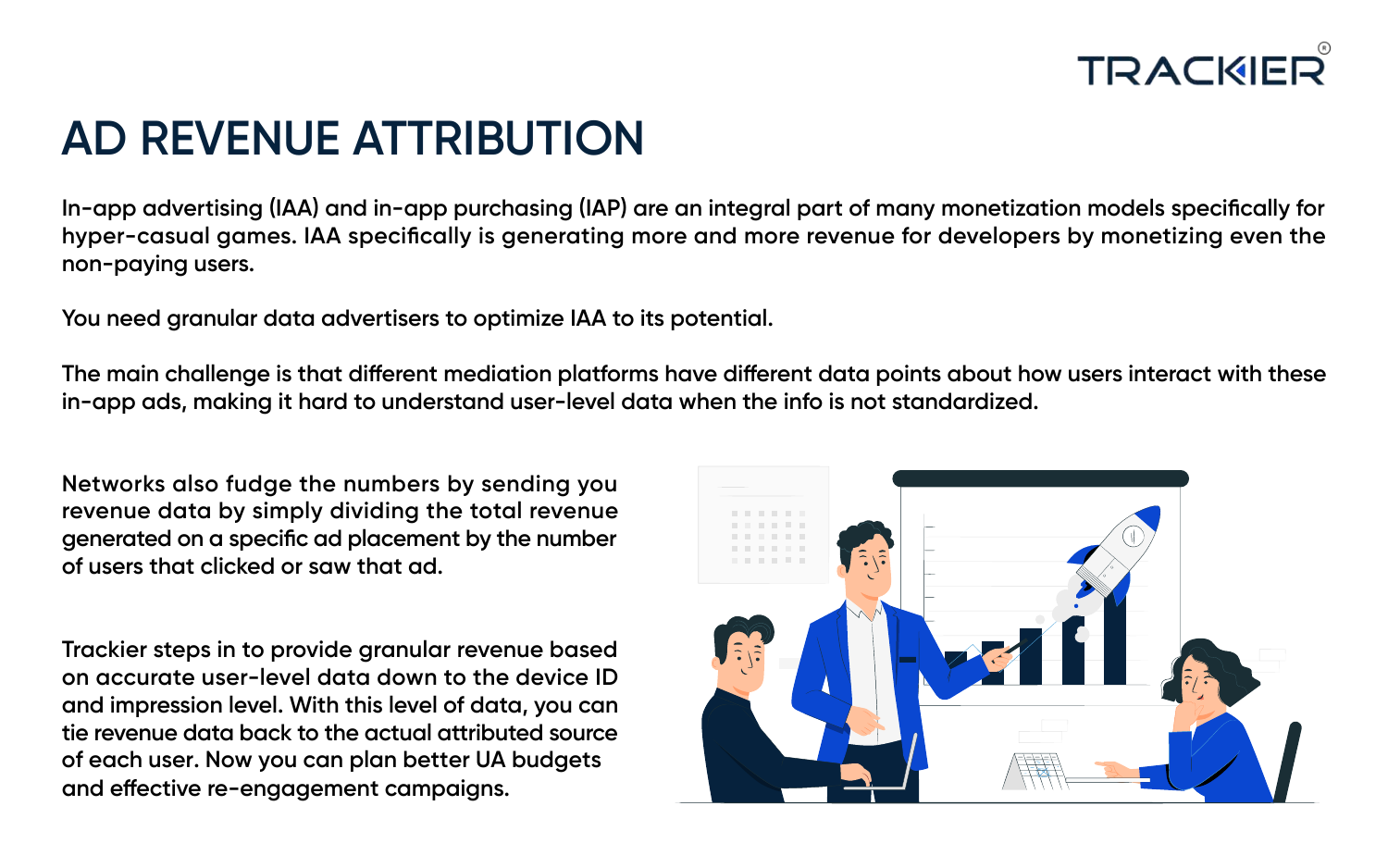# TRACKE

# **UNINSTALL MEASUREMENT**

**With so many competitors popping up for each game, uninstalls are skyrocketing even for the best app. To minimize your churn you have to focus on understanding why, when, and which users uninstall apps.**

*Here is the data showing uninstall rates based on platform and install type:*



**If you look at this data on how many days it took after installing to uninstall the app, you will see that day 1 is the most crucial as this is the day on which most uninstalls occur. This can happen due to a plethora of factors but we have pinpointed such a high uninstall rate to be because of unmet expectations or false promises.**

**To not meet the same fate, you must focus on creating a superior onboarding experience to retain your users for the longest time.**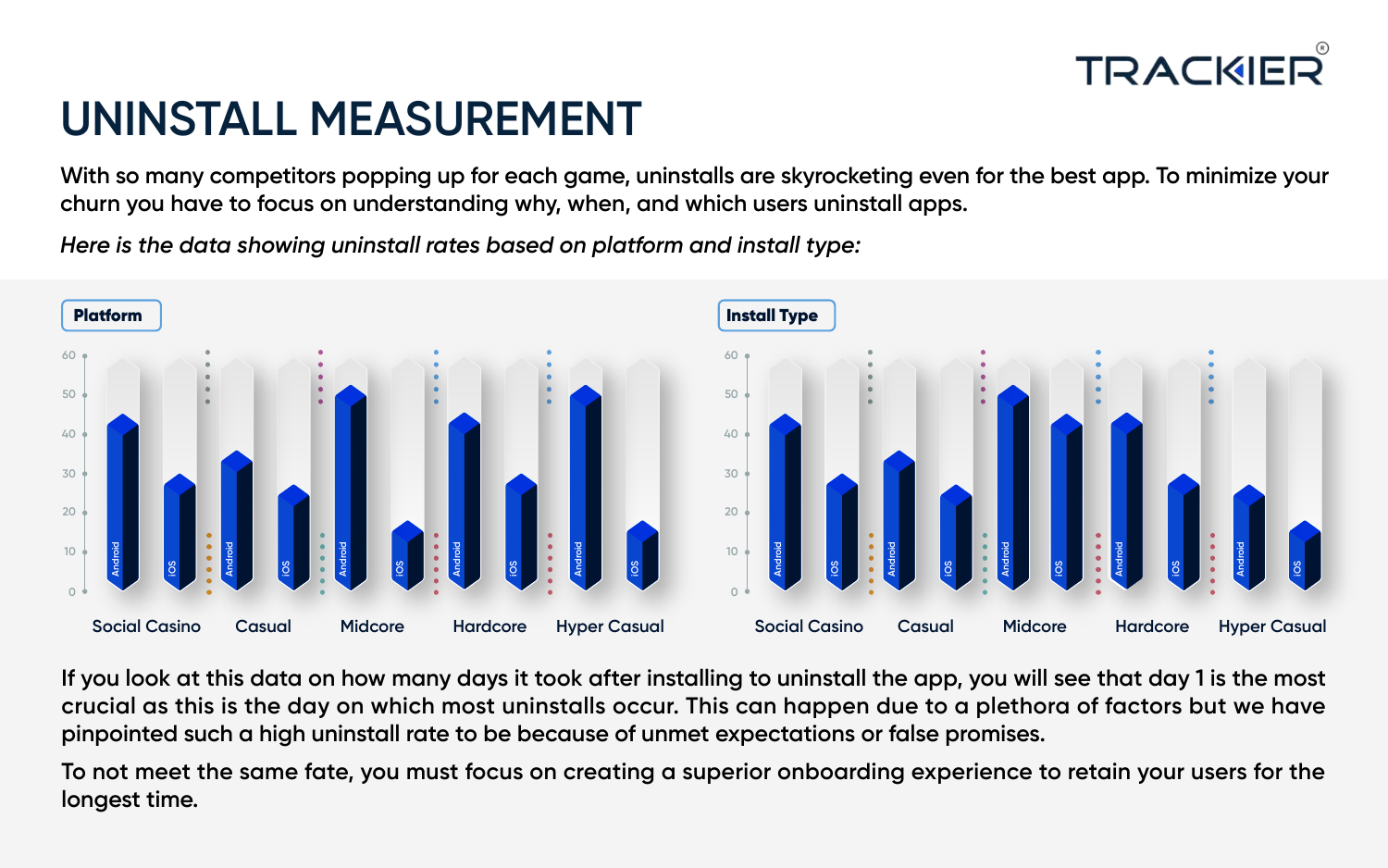### **DEEP LINKING**

**Deep linking has made running retargeting campaigns fairly easy for mobile marketers. However, you will need an attribution provider to successfully configure deep linking since it uses attribution data to route the user appropriately.**

**Gaming app marketers can especially take advantage of this technology through the "share their achievement" or "invite a friend" options within the game. A deep link is generated when a user shares anything on any channel. You can use the data collected through it to measure user behavior, understand which users share achievements or invite friends, and what channels they prefer for these activities. This can further be used to optimize future marketing efforts.**

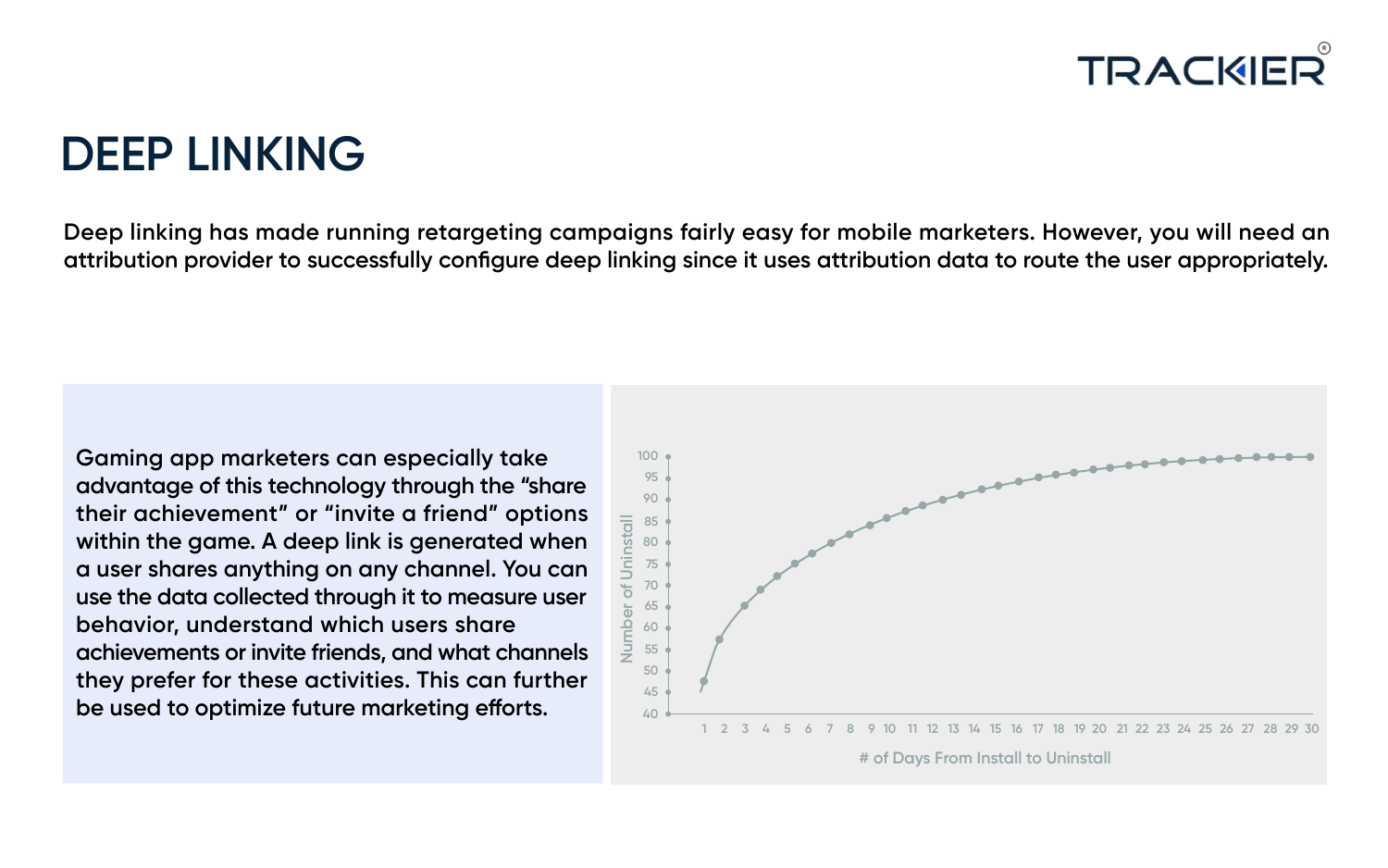

# **RE-ENGAGEMENT ATTRIBUTION**

**High churn causes the death of most gaming apps and this can only be eliminated by acquiring new users as well as continuously channels. re-engaging existing and lapsed ones through both owned and paid**

**Gaming app marketers still lack a lot when it comes to running successful re-targeting campaigns, specifically because of a lack of the right measurement tools that can help analyze retargeting performance and interpret their incremental value.**

**UA costs are at an all-time high and it will cost you five times higher to gain a new user than to re-engage an existing one. We implore you to use advanced segmentation tools to drill down into your app's unique audience segments to see which users deliver the greatest revenue and which are most likely to churn.**

Revenue Uplift in Retargeted vs. Non-Retargeted Paying Users by Category

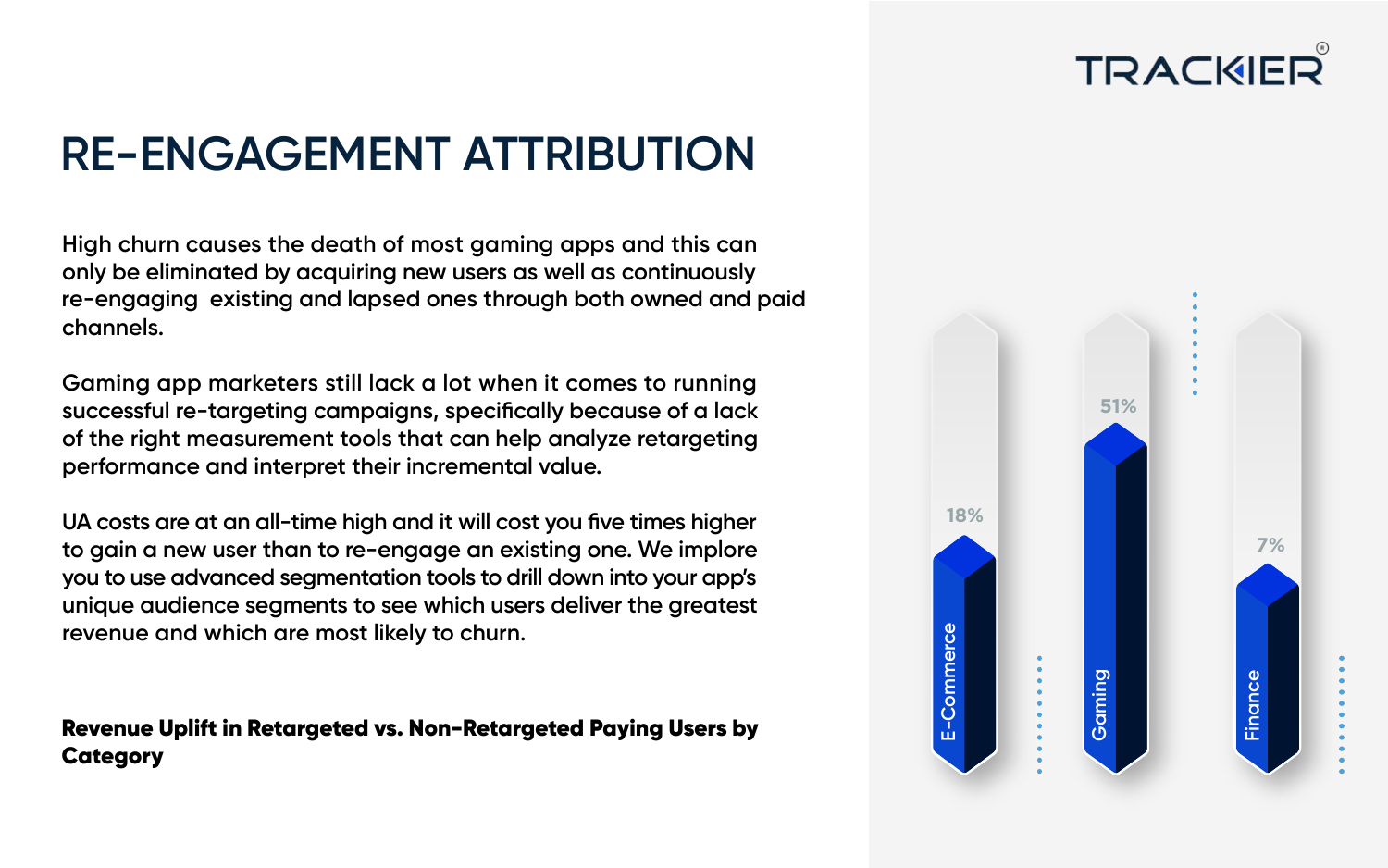

# **PREDICTIVE MODELING**

**Predictive modeling holds the key to unlocking the future of a more sophisticated mobile gaming advertising strategy. It uses historical data and makes accurate predictions if you know what you need it to do.**

#### When are prediction models useful:

- **Re-engagement: Predictive models can save you from wasting resources on users that have no probability of ever**  $\bullet$ **bringing in money. You can completely exclude such people from any future re-engagement campaigns. More than that, you will know where to focus your efforts.**
- **User Acquisition: Setting accurate UA budgets is no easy task. It would help you immensely if you knew beforehand**  $\bullet$ **what separates users that will bring you profits from those with low potential.**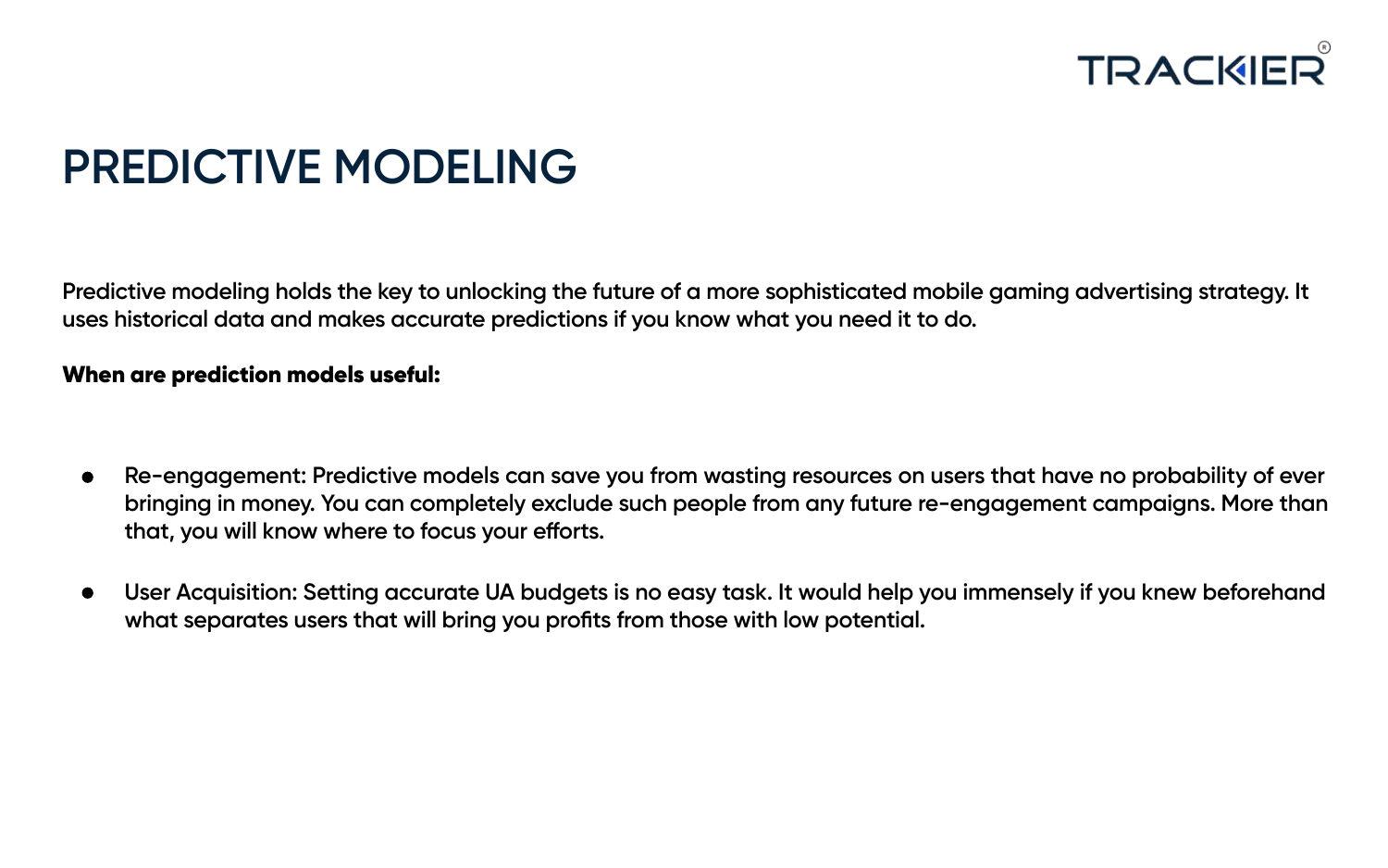

# **AUDIENCE SEGMENTATION**

**Wouldn't it be a blessing if there was a way to know exactly who to target so you never have to waste resources on engaging people who have no chance of ever converting into a paying user.**

**Here is how you can effectively segment your gaming app audience to push out a more targeted and effective advertisement strategy:**

- Demographics: **You can make segments based on gender, age, income, etc.**
- Geographic: **Geographic mobile data is a gold mine when it comes to segmenting audiences. You can choose from data**  $\bullet$ **as wide as Country, state, and city to as specific as zip code.**
- Technographic: **Drill down into the tech stack of users' mobile devices. For example, if you want to only target audiences**  $\bullet$ **that use an Android phone with over 4 GB RAM.**
- Platform: **Target specifically according to iOS and Android.**
- Psychographic: **Have a video app? You can find people who habitually download similar apps and interact with videos**  $\bullet$ **and target them specifically as they are highly likely to convert.**
- Ad placement: **Your budget will have to make adjustments based on the spaces you want your ads to be displayed. Some premium spaces may cost more than others.**
- Behavioral: **You can track user behavior to gauge things like people who spend a significant amount of time engaging with mobile games or those who like to make in-app purchases.**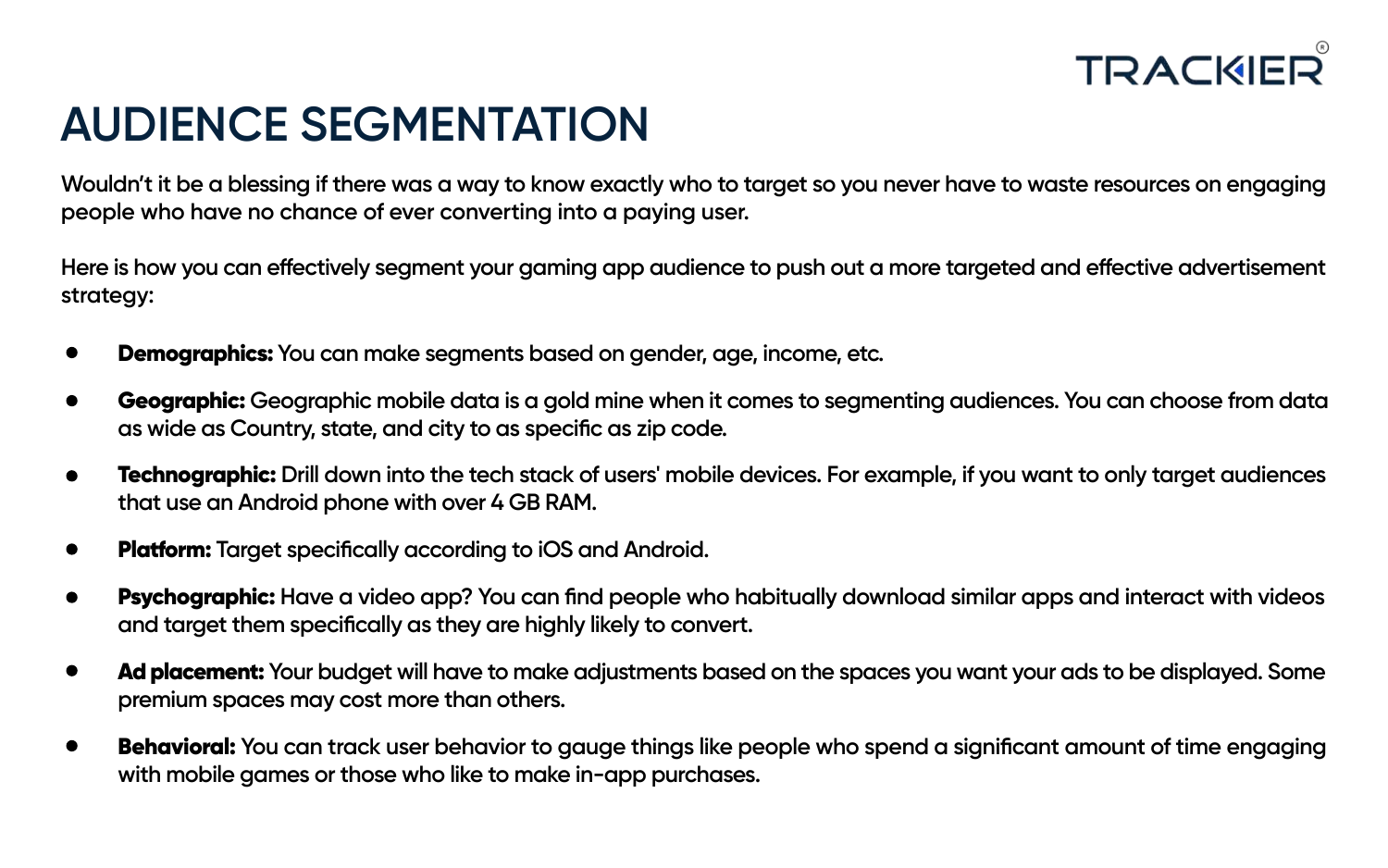

# **MARKETING ANALYTICS**

**Now that everything is up and running you need to know how to actually read the results to know whether or not your marketing strategy is a success. What are the reports that are crucial for a marketing person?**

- Ad Revenue
- LTV Report
- Cohort & Retention
- Ad Spend & ROAS



*Let's take a look at each one of them:*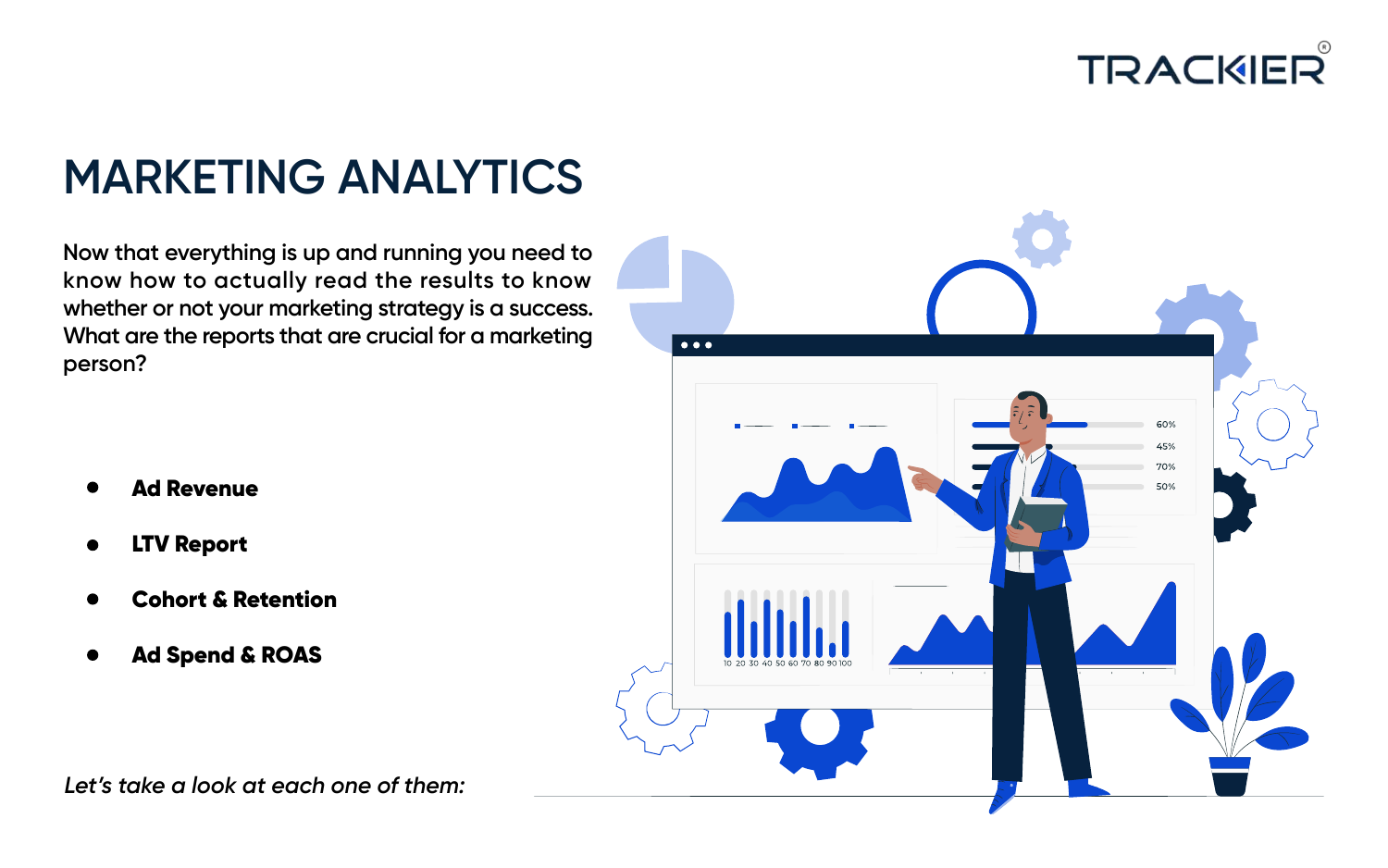

### **AD REVENUE**

**You need to be able to analyze Ad Revenue reports as they show a full view of the return on ad spend of acquired users when investing in in-app ad campaigns.**

**Here is an example for better understanding. Let's assume there are three users who install an app on January 1, 2022, and are attributed as follows:**

**User A: Network A User B: Network B User C: Organic**

**The app is integrated with five different monetization platforms. Each platform uses a unique in-app event as follows:**

- Facebook Audience Network: **fb\_ad\_view**
- Mobile Game App X: **MobileGameAppX\_ad\_view**
- Mobile Advertiser: **MobileAdvertiser\_ad\_view**
- Software1: **Software1\_ad\_view**
- Software2: **Software2\_ad\_view**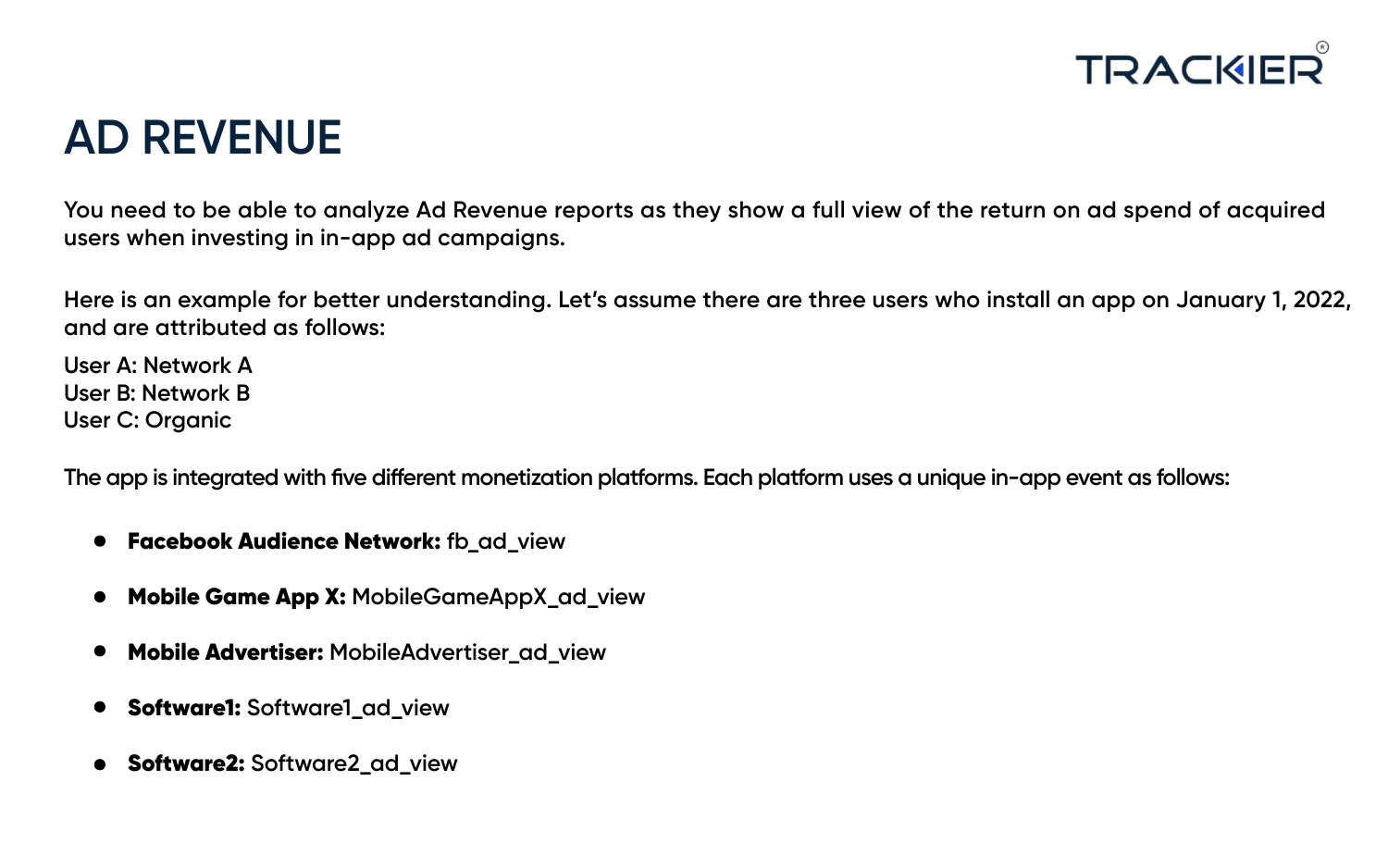

*After the install, the users are shown ads for a period of four days, as follows:*

| <b>User</b>  | <b>UA</b><br>network                     | $Fb_$<br>ad_view   | <b>MobileGameApp</b><br>X_ad_view | MobileAdvertiser<br>ad_view | Software1_ad_<br>view   | Software2_ad_<br>view   | <b>Total</b> |
|--------------|------------------------------------------|--------------------|-----------------------------------|-----------------------------|-------------------------|-------------------------|--------------|
| $\mathsf{A}$ | <b>Network A</b><br>$2022 - 01 - 01$     | 2022-01-002<br>\$1 | $2022 - 01 - 03$<br>\$1           | $2022 - 01 - 03$<br>\$1     | $2022 - 01 - 05$<br>\$1 |                         | \$4          |
| B            | <b>Network B</b><br>$2022 - 01 - 01$     | 2022-01-003<br>\$1 |                                   | $2022 - 01 - 05$<br>\$1     |                         |                         | \$2          |
| $\mathsf{C}$ | <b>Network C</b><br>$2022 - 01 - 01$ \$1 | 2022-01-002        |                                   |                             |                         | $2022 - 01 - 03$<br>\$1 | \$2          |

*Looking at this data it is clear that User 1 of Network A engaged with ads and generated \$4.*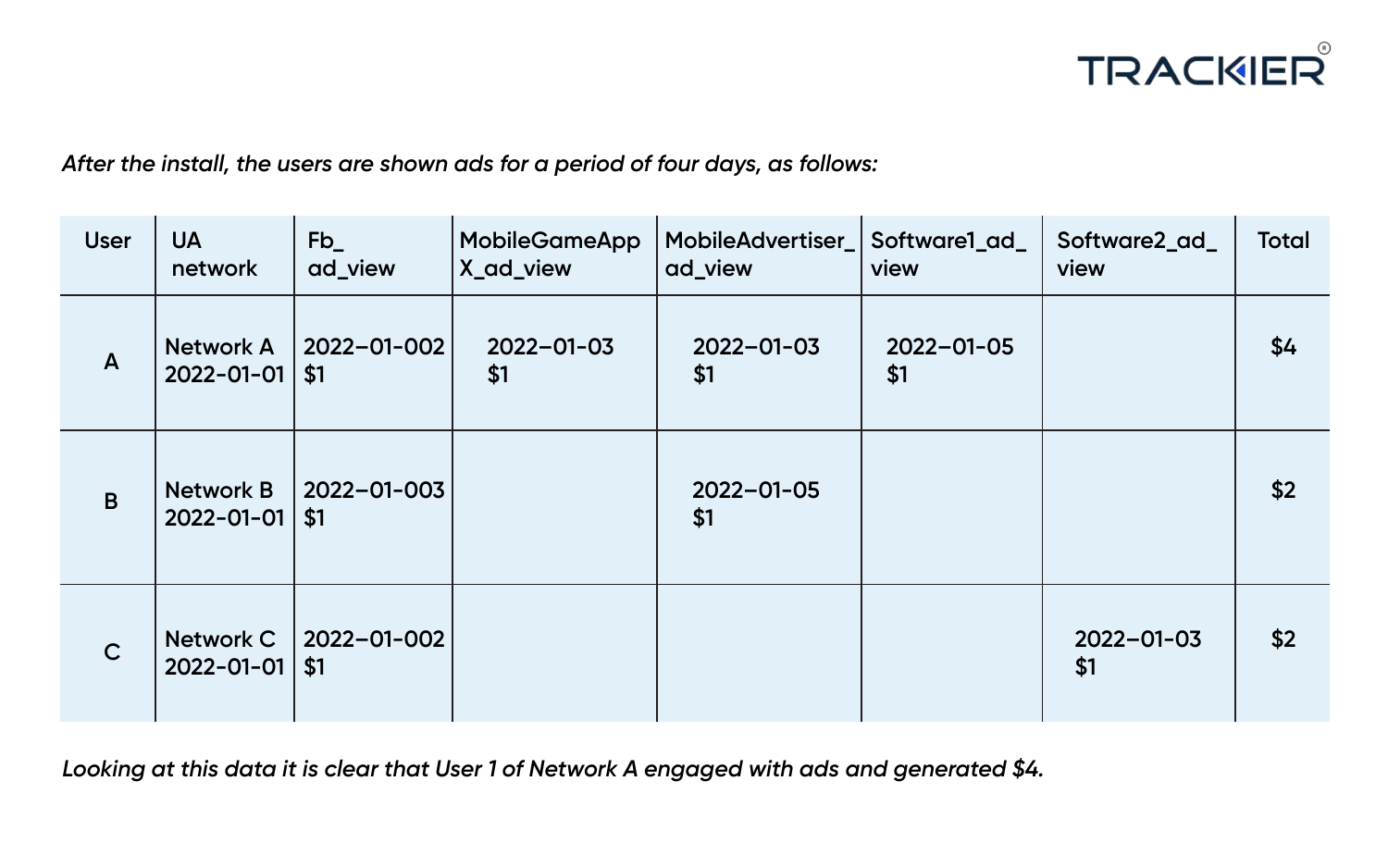

**This data will help you budget for your UA campaigns and in selecting your UA sources. You have to be mindful of the fact that different users on different media sources generate ad revenue differently. So, keeping this data in mind you can stop targeting users that will never engage with ads and save your ad budget while rewarding the ones that help you generate revenue through ad engagement.**

## **LTV REPORT**

**Lifetime Value helps you understand the exact revenue each user generated throughout their lifetime of using your app. This data informs major marketing investment decisions like user acquisition, engagement, and retention. You can analyze this data to analyze whether or not your ultimate ROI was positive.**

**Use the LTV report to single out your most valuable users and understand what channel helped you acquire the most so you can allocate budgets accordingly.**

# **COHORT & RETENTION**

**These reports will help you analyze user behavior over a period of time. This data is paramount for gaming apps, particularly for accurate monetization and prediction models.**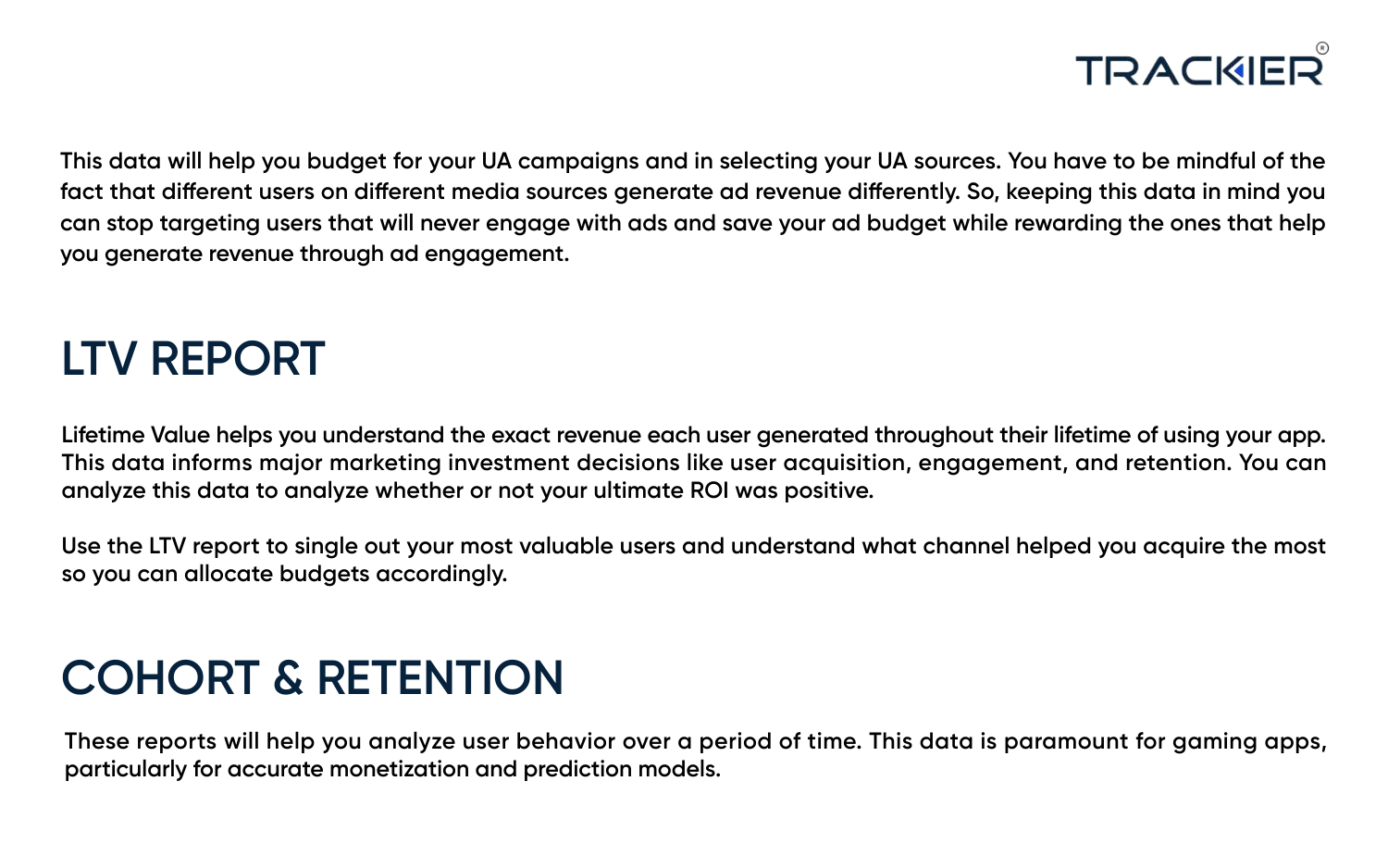

### Retention Report Screenshot,

| <b>II NAVIGATION</b>      | Data represented with | the company of the company of the company of the company of the company of the company of |                 |             |                  |                  |                |                         |                         |               |                |                         |
|---------------------------|-----------------------|-------------------------------------------------------------------------------------------|-----------------|-------------|------------------|------------------|----------------|-------------------------|-------------------------|---------------|----------------|-------------------------|
| Dashboard                 |                       |                                                                                           |                 |             |                  |                  |                |                         |                         |               |                | $\kappa$                |
|                           | PARTNER               | INSTALLDAY                                                                                | DAY1            | DAY2        | DAY3             | DAY4             | DAY5           | DAY6                    | DAY7                    | DAY8          | DAY9           | DAY10                   |
| <b>E REPORT</b>           |                       |                                                                                           |                 |             |                  |                  |                |                         |                         |               |                | т                       |
| <b>Daily Report</b>       | Partner 1             | 100%<br>5304                                                                              | 0.84%<br>45     | 0.79%<br>42 | 0.33%<br>18      | 0.15%<br>8       | 0.09%<br>5     | 0.03%<br>$\overline{2}$ | 0.01%<br>3              | 0%<br>$\circ$ | 0%<br>0        | $\alpha$                |
| <b>Partner Report</b>     | Partner <sub>2</sub>  | 100%                                                                                      | 0.04%           | 0%          | 0%               | 0%               | 0%             | 0%                      | 0%                      | 0%            | 0%             | 0%                      |
| Event (InApp) Report      |                       | 36890                                                                                     | 17 <sub>2</sub> | H.          | $\mathbf{1}$     | $\overline{0}$   | $\mathbf{1}$   | $\overline{O}$          | $\overline{0}$          | $\circ$       | $\circ$        | $\sigma$                |
| <b>Activity Report</b>    | Partner <sub>3</sub>  | 100%                                                                                      | 3.02%           | 1.59%       | 1.06%            | 0.53%            | 0.26%          | 0.21%                   | 0%                      | $0\%$         | 0%             | 0%                      |
| <b>Retention Report</b>   |                       | 1886                                                                                      | 57              | 29          | 20               | 10               | $\overline{5}$ | $\mathcal{L}_k$         | $\Omega$                | $\circ$       | 0              | $\mathbf{O}$            |
| <b>Uninstall Report</b>   | Partner <sub>4</sub>  | 100%<br>17953                                                                             | 0.36%<br>66     | 0.25%<br>46 | 0.13%<br>25      | 0.14%<br>25      | 0.12%<br>22    | 0.06%<br>11             | 0.03%<br>$\overline{7}$ | 0%<br>0       | 0%<br>$\Omega$ | 0%<br>$\mathbf{0}$      |
| <b>BLOGS</b>              |                       |                                                                                           |                 |             |                  |                  |                |                         |                         |               |                |                         |
|                           | Partner 5             | 100%                                                                                      | 0%              | 0%          | 0%               | 0%               | 0%             | 0%                      | 0%                      | 0%            | 0%             | 0%                      |
| Postback Logs             |                       | 1988                                                                                      | $\,0\,$         | $\theta$    | $\bf 0$          | 0                | $\sigma$       | $\mathbb O$             | $\bf 0$                 | $\circ$       | 0              | $\mathbf 0$             |
| <b>Event (InApp) Logs</b> | Partner <sub>6</sub>  | 100%                                                                                      | 2.25%           | 0%          | 0%               | 0%               | 0%             | 0%                      | 0%                      | 0%            | 0%             | 0%                      |
| <b>Click Logs</b>         |                       | 531                                                                                       | 12              | $\theta$    | $\boldsymbol{0}$ | $\boldsymbol{0}$ | $\circ$        | $\,$ 0                  | $\mathbf{0}$            | $\mathsf{O}$  | $\sigma$       | $\overline{\mathbf{0}}$ |

**Retention reports are simpler to understand as they basically just show you how many users reopened the app after launching it for the first time on their phone after download within a set time frame.**

**Cohort reports are more complex as they group users with common characteristics to measure specific KPIs over different time frames.**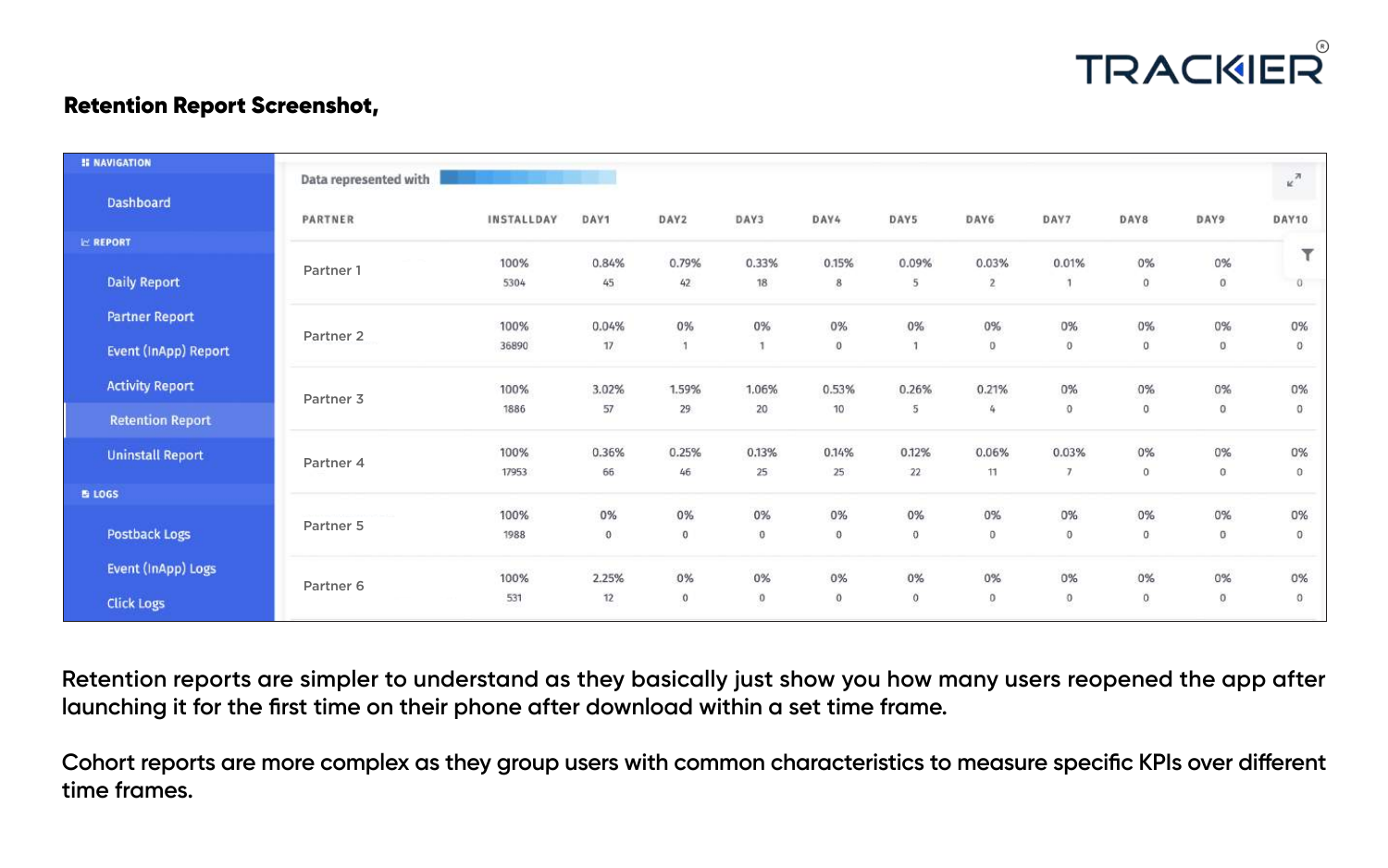

### **AD SPEND & ROAS**

**ROAS is best calculated by an MMP as ut will match media cost data provided by hundreds of media sources with the revenue data of multiple revenue streams.**

**Rather than manually pulling data into spreadsheets and comparing them, marketers can now compare processed data and sort by filters like Campaign, Ad Group, SiteID, etc.**

| <b><i>SE NAVIGATION</i></b> |            |            |                     |                       |                      |                   |                       |                          |                         |                                |                      |   |
|-----------------------------|------------|------------|---------------------|-----------------------|----------------------|-------------------|-----------------------|--------------------------|-------------------------|--------------------------------|----------------------|---|
| Dashboard                   | DATE<br>÷  | INSTALLS ≑ | EVENTS $\triangleq$ | $CLICKS$ $\triangleq$ | REVENUE <sup>4</sup> | $COST \triangleq$ | SESSIONS $\triangleq$ | IMPRESSIONS $\triangleq$ | UNINSTALLS $\triangleq$ | REJECTED INSTALLS $\triangleq$ | <b>REJECTED EVEN</b> |   |
| <b>E REPORT</b>             | 2022-03-16 | 9895       | 25003               | 987642                | ₹ 9300               | ₹9340             | 543                   | 154534                   | $\overline{5}$          | 51482                          | 662                  | ۳ |
| Daily Report                | 2022-03-17 | 10803      | 28939               | 633415                | ₹ 10334              | ₹15300            | 449                   | 833412                   | $^{\circ}$ 8            | 5739                           | 757                  |   |
| <b>Partner Report</b>       |            |            |                     |                       |                      |                   |                       |                          |                         |                                |                      |   |
| Event (InApp) Report        | 2022-03-18 | 10597      | 26622               | 8096309               | ₹ 11389              | ₹13547            | 302                   | 8596300                  | 5                       | 1121                           | 3138                 |   |
| <b>Activity Report</b>      | 2022-03-19 | 9146       | 24939               | 16328211              | ₹ 10600              | 쿡 12464           | 363                   | 19328233                 | $\overline{A}$          | 24461                          | 3117                 |   |
| <b>Retention Report</b>     | 2022-03-20 | 9896       | 26870               | 14237034              | ₹ 94767              | ₹15390            | 386                   | 17237080                 | $\overline{5}$          | 23319                          | 3195                 |   |
| <b>Uninstall Report</b>     | 2022-03-21 | 8598       | 26404               | 7443845               | ₹ 11730              | ₹14580            | 457                   | 8723708                  | $\overline{9}$          | 241                            | 848                  |   |
| <b>BLOGS</b>                |            |            |                     |                       |                      |                   |                       |                          |                         |                                |                      |   |
| <b>Postback Logs</b>        | 2022-03-22 | 10481      | 29093               | 18158908              | ₹ 13300              | ₹15340            | 457                   | 19337088                 | $-7$                    | 3623                           | 3147                 |   |
| Event (InApp) Logs          | 2022-03-23 | 3703       | 9565                | 15239942              | ₹ 12900              | ₹13561            | 93                    | 18237099                 | 15                      | 527                            | 1202                 |   |
| <b>Click Logs</b>           | Total      | 73119      | 197435              | 81125306              | ₹ 174320             | ₹109522 3050      |                       | 89125309                 | 58                      | 110513                         | 16066                |   |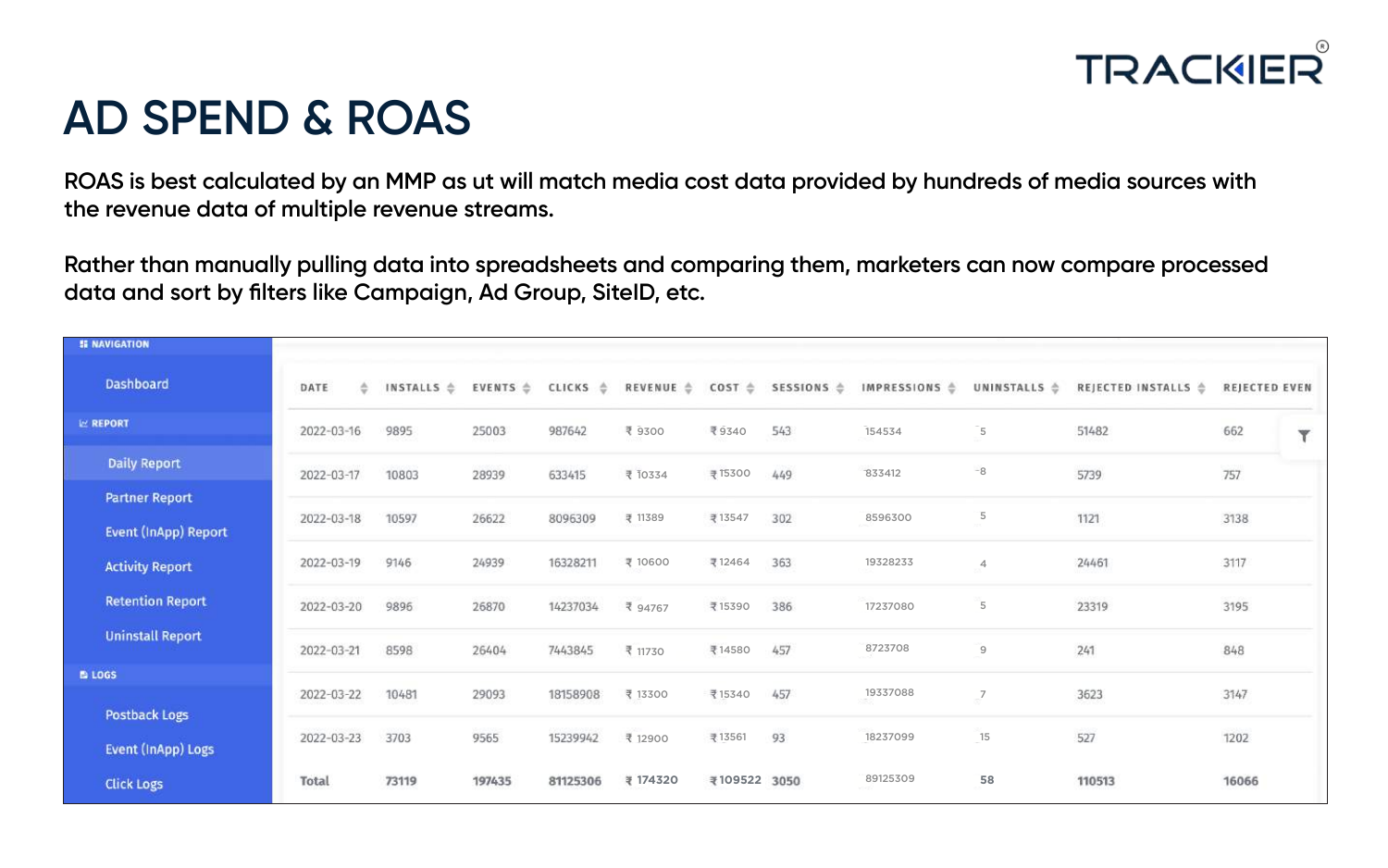# **CONCLUSION**

**So you have built a great gaming app, but is that enough in today's mobile-first environment? The competition alone is enough to drown any great app in a sea of a million other similar apps.**

**The game of being a profitable gaming app can only be won through smart marketing, catchy advertising, and deep analytics. But don't just throw money on the problem, make data-driven decisions for everything from budgeting to targeting.**

*Now, take this guide and unlock new achievements for your app!*